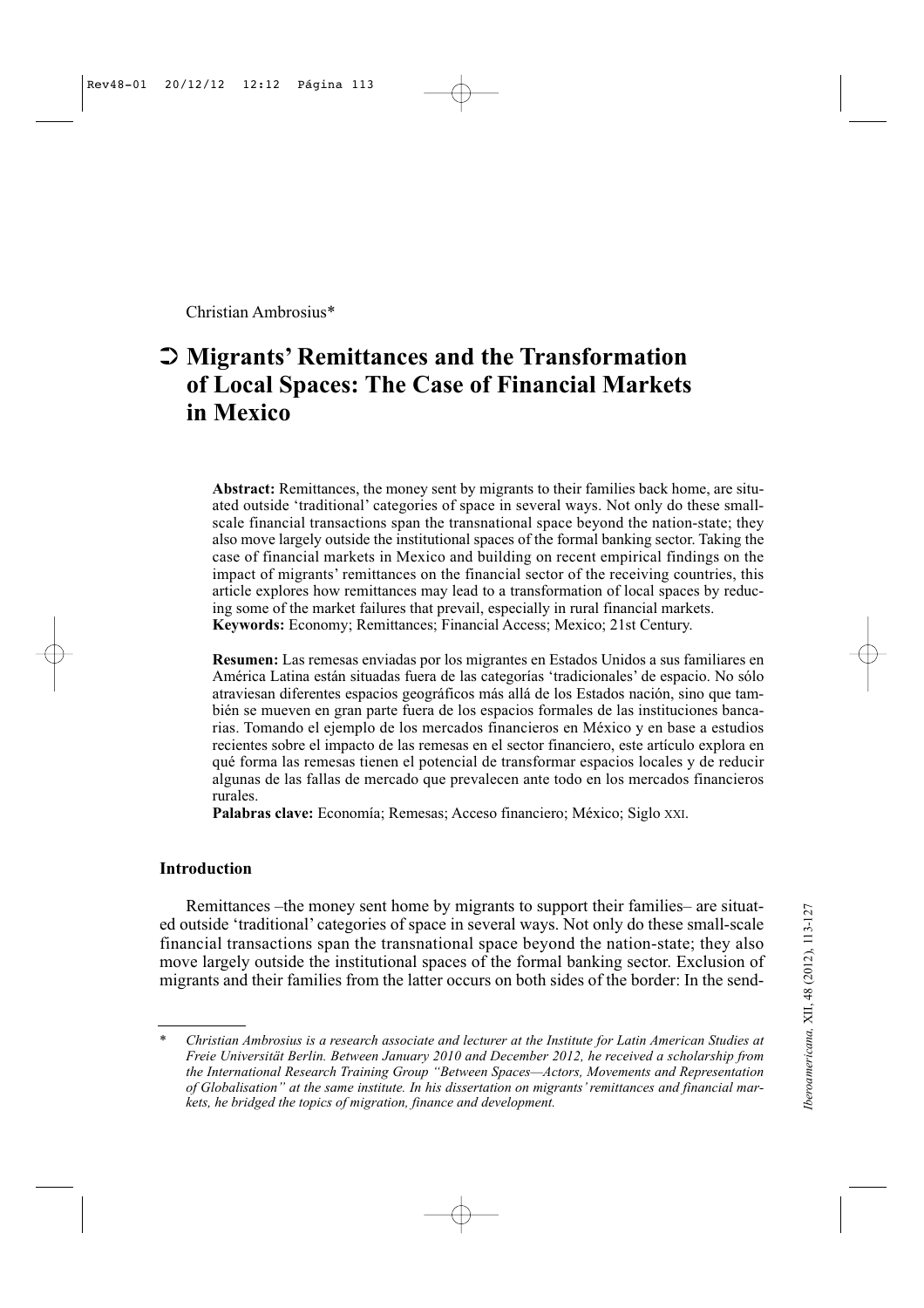ing countries, many migrants do not hold bank accounts because of language barriers or the fact that they are undocumented residents (Paulson et al. 2006). On the receiving side, many remittance-receivers belong to lower-income groups, often from rural areas, and are usually not serviced by the commercial banking sector (Orozco 2006; Jaramillo 2005). For these reasons, remittances from Mexican immigrants in the US are in most cases sent and received in cash via money transfer operators (MTOs).

At the same time, linkages between remittances and the financial sector are pertinent with respect to the impact of these transfers on receiving countries. First, receivers themselves could benefit from more efficient asset-building strategies through monetary savings options and, eventually, from improved access to other financial services such as credit and insurance products. Access to adequate financial services among poor households plays an important role in reducing poverty and may lead to a more equitable distribution of income (Jalilian/Kirkpatrik 2002; Beck et al. 2007). Beyond these direct benefits to receivers, the linking of remittances with financial services potentially has wider economic effects. Savings from remittances can be channelled to their most productive use and be matched with the demand for credit elsewhere, thereby also benefiting those who do not directly receive remittances themselves. There is a broad consensus among development economists that financial institutions play a crucial role in the process of economic development.<sup>1</sup> Cross-country studies have shown that a relative increase in savings and credit is associated with an increase in both growth and per capita income.<sup>2</sup>

This article explores how remittances may lead to a transformation of local spaces, taking the example of financial markets in Mexico. Mexico is one of the main recipient countries of remittances in the world after China and India, with more than 10 per cent of its population of approximately 110 million people living outside their country of birth. Mexicans make up the largest group of immigrants in the US (Pew Hispanic Center 2009). Despite a 16 per cent decrease in the sending of remittances following the 2008 US financial crisis, remittances still play an important role in the Mexican economy. In 2009 they were approximately the same in value as foreign direct investment (FDI) to Mexico, contributing 2.5 per cent to the country's GDP (World Bank 2011). Mexico is also a country with a very unequal access to financial services. According to Honohan (2008), less than a third of the adult population has access to formal financial services (measured by usage of savings accounts), compared to rates above 90 per cent in Western Europe.

The rest of this article is organized as follows: The following section, Section II, situates this article within the broader academic debates on migration, remittances and development. The third section links research on remittances with research on pro-poor financial sector development. Building on recent empirical findings on the impact of migrants' remittances on the financial sector of receiving countries, I discuss a number of channels through which remittances may reduce information asymmetries and transaction costs that are typical of financial markets in developing countries. The fourth section illustrates hypotheses on remittances and financial sector development with descriptive statistics

<sup>&</sup>lt;sup>1</sup> See Levine (1997) for an overview.<br><sup>2</sup> Goldsmith (1960):  $V$ ing (Lavine (19

<sup>2</sup> Goldsmith (1969); King/Levine (1993); Beck et al. (2000a and 2000a).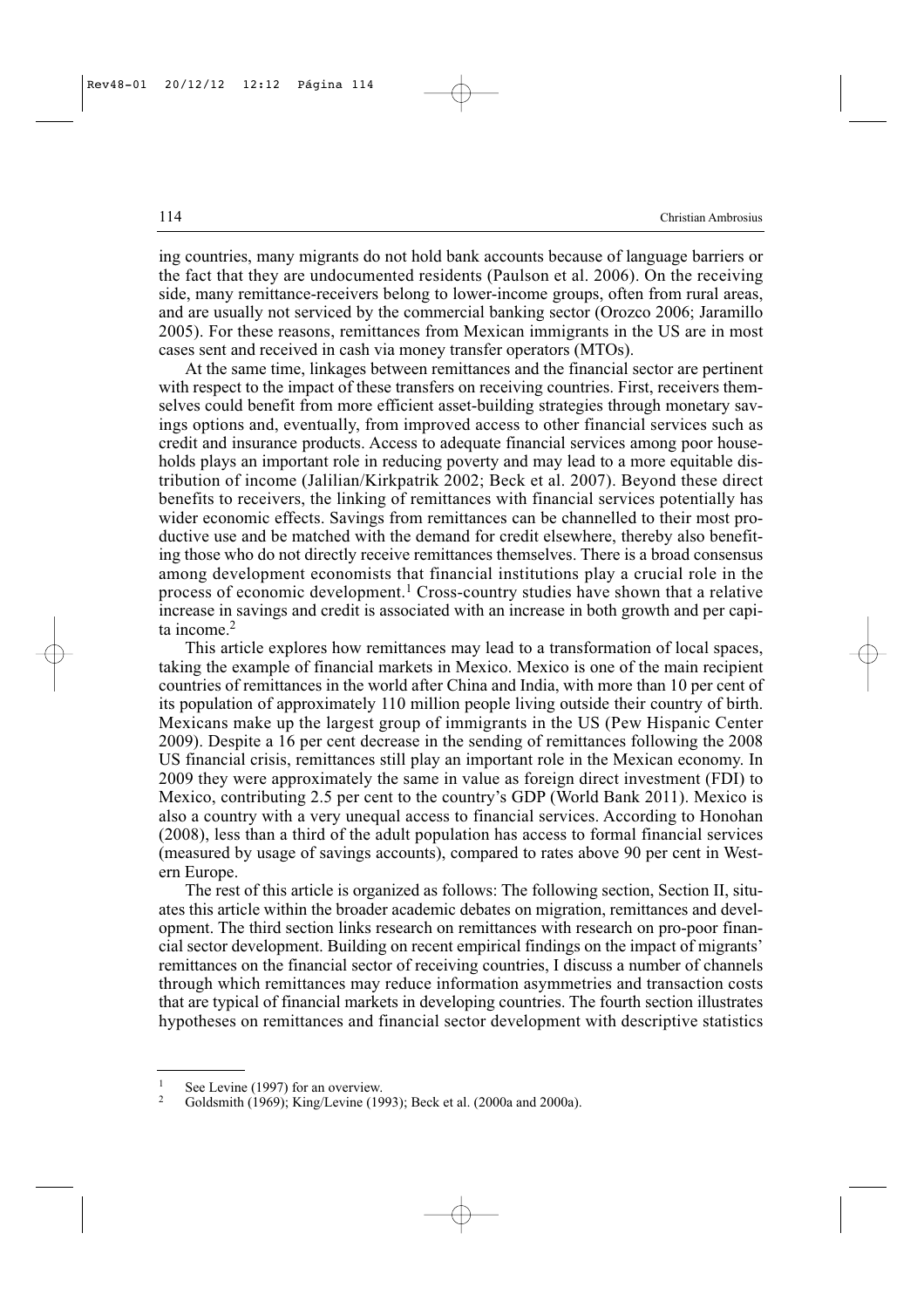from the Mexican case. The final section highlights the main implications of the postulated links between remittances and the financial sector and raises open questions.

### **Shifting paradigms on migration, remittances, and development**

The importance of remittances for many countries has triggered a lot of interest among policy-makers, who have 'discovered' remittances as a potentially important source of capital for development in receiving countries. In recent years, most leading international organizations have dedicated flagship reports to the nexus between migration, remittances, and development, $3$  raising the question of whether remittances would become a new mantra in development discourse –one which responds to the search for a third, communitarian path to development positioned between pure market liberalism and state-led development strategies (Kapur 2004; De Haas 2010: 275), and where diasporas play an important role in the economic development of their home countries.

The growing interest in the development potential of remittances has been accompanied by numerous academic publications on the direct and indirect positive or negative effects of remittances on receiving countries. While it is widely accepted that remittances have contributed significantly to the material well-being of receiving households and to poverty reduction (Adams/Page 2005), they also affect receiving countries through several secondary and indirect channels that have to be taken into account when analysing their impact on receiving countries. These indirect effects of remittances include consumption multipliers from spending remittances (Glytsos 2005; Durand et al. 1996), or consequences for the labour market through rising wages (Mishra 2007; Airola 2008). Other economywide effects have been attributed to the impact of remittances on exchange rates. On the one hand, remittances have contributed to the macro-economic stability of receiving countries: because remittances are less volatile than other private capital flows, they tend to stabilize the exchange rate and may sustain current-account deficits (Buch/Kuckulenz 2010; Singer 2010). On the other hand, large inflows of foreign currency tend to appreciate the nominal or real exchange rates, leading to negative effects on the competitiveness of export-oriented sectors (Amueda-Dorantes/Pozo 2004; Acosta et al. 2009), similar to the phenomenon known as "Dutch disease" in the literature on natural resource booms.

The wider implications of these direct and indirect effects of remittances on the economic development of receiving countries have been interpreted in different manners. Early research on remittances and development was dominated by structuralist positions, with a mostly critical tone regarding the impact of remittances on migrant-sending communities (De Haas 2010; Durand et al. 1996: 424f). These critical views, often formulated by sociologists and anthropologists, stemmed from the observation that income from remittances is, to a large degree, spent on receiving households' daily consumption rather than on 'productive' investment or on luxury goods, with few benefits for the local economy.<sup>4</sup> In this tradition, authors with a critical perspective on globalization, such as Delgado Wise and Márquez Covarrubias (2008), argue that remittances are the result of

<sup>&</sup>lt;sup>3</sup> IMF (2005); World Bank (2006); UNDP (2009) OECD (2005).

<sup>4</sup> Wiest (1979); Lipton (1980); Mines (1981); Reichert (1981); Binford (2003) and Cortina et al. (2005). See Canales (2005) for more recent contributions along similar lines.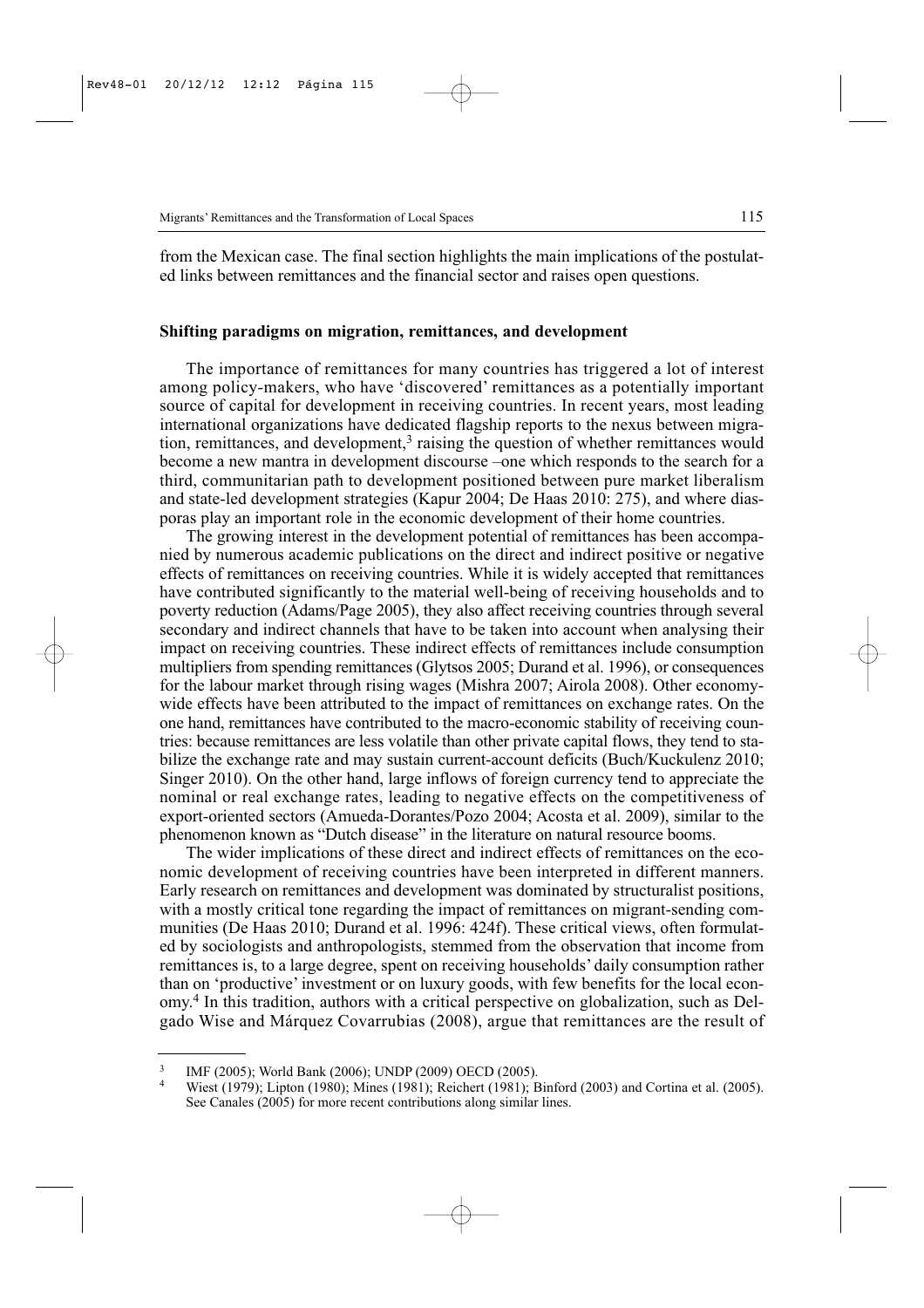strangled economic and social development rather than a tool for growth and well-being. In their view, these flows help sustain the fragile socioeconomic situation of the migrants' countries of origin, expanding the asymmetries between North and South and exacerbating phenomena such as employment insecurity, poverty, and social marginalization. Therefore, instead of altering structural development constraints, remittances, according to these authors, at best constitute a palliative measure against the deteriorating socioeconomic situation of the population, which has been caused by failed macroeconomic structural policies (Canales 2008).

While critical views on the impacts of migration and remittances have not vanished, the 1980s and 1990s saw a paradigmatic shift towards more positive views of the role of migration and remittances in the development process. Earlier studies that criticized the 'unproductive' ways in which remittances were spent have been contested by more recent contributions that have compared spending behaviour among receiving and non-receiving households, finding that remittances have a positive impact on investment in human and physical capital. According to these studies, remittances enable households to undertake investments in human or physical capital that they would not otherwise be capable of making. Remittance-receiving households have therefore been found to spend a higher share of their income on education (Adams/Cuecuecha 2010; Hanson/Woodruff 2003; Cox Edwards/Ureta 2003), health (Amuedo-Dorantes/Pozo 2009; Valero/Treviño 2010), and entrepreneurship (Massey/Parrado 1998; Woodruff/Zenteno 2007). Many of these more recent contributions have been influenced by the insights of the New Economics of Labor Migration (NELM),<sup>5</sup> a school of thought that led to a re-thinking of the relationship between remittances and development by putting the transnational household at the centre of analysis. Earlier analyses of migration's impact on home countries usually stopped with the act of migration, which was seen as constituting a loss of human capital for migrant-sending communities. In contrast to these positions, the NELM studied migration as an implicit family arrangement that involves the whole household. According to this view, migration and remittances are informal household mechanisms of asset-accumulation and self-insurance that can be modeled within absent or rudimentary markets for finance and insurance (Stark/Levhari 1982; Taylor 1986; Taylor/Wyatt 1996), a feature typical of rural areas in developing countries. Families invest in sending one or more members abroad and receive a return in the form of remittances, the monetary expression of a long-term relationship with emigrating family members. Following the work of the NELM, a number of studies have analysed migration decisions as part of the risk-management and asset-building strategies of transnational households: remittances are seen to provide insurance for those family members who stay behind, through the diversification of household incomes, and tend to increase in the case of negative events.6

#### **Remittances and financial markets in receiving countries**

Although migration and remittances can be perceived as 'self-help' strategies enabling households to self-insure and to finance investment in human or physical capi-

<sup>&</sup>lt;sup>5</sup> See Stark/Bloom (1985); Lucas/Stark (1985); Rosenzweig/Stark (1989).<br> $\frac{6}{5}$  E.g. Agapual/Harowitz (2002); Gubart (2002); Vang (2008); Vang/Choi

<sup>6</sup> E.g. Agarwal/Horowitz (2002); Gubert (2002); Yang (2008); Yang/Choi (2007).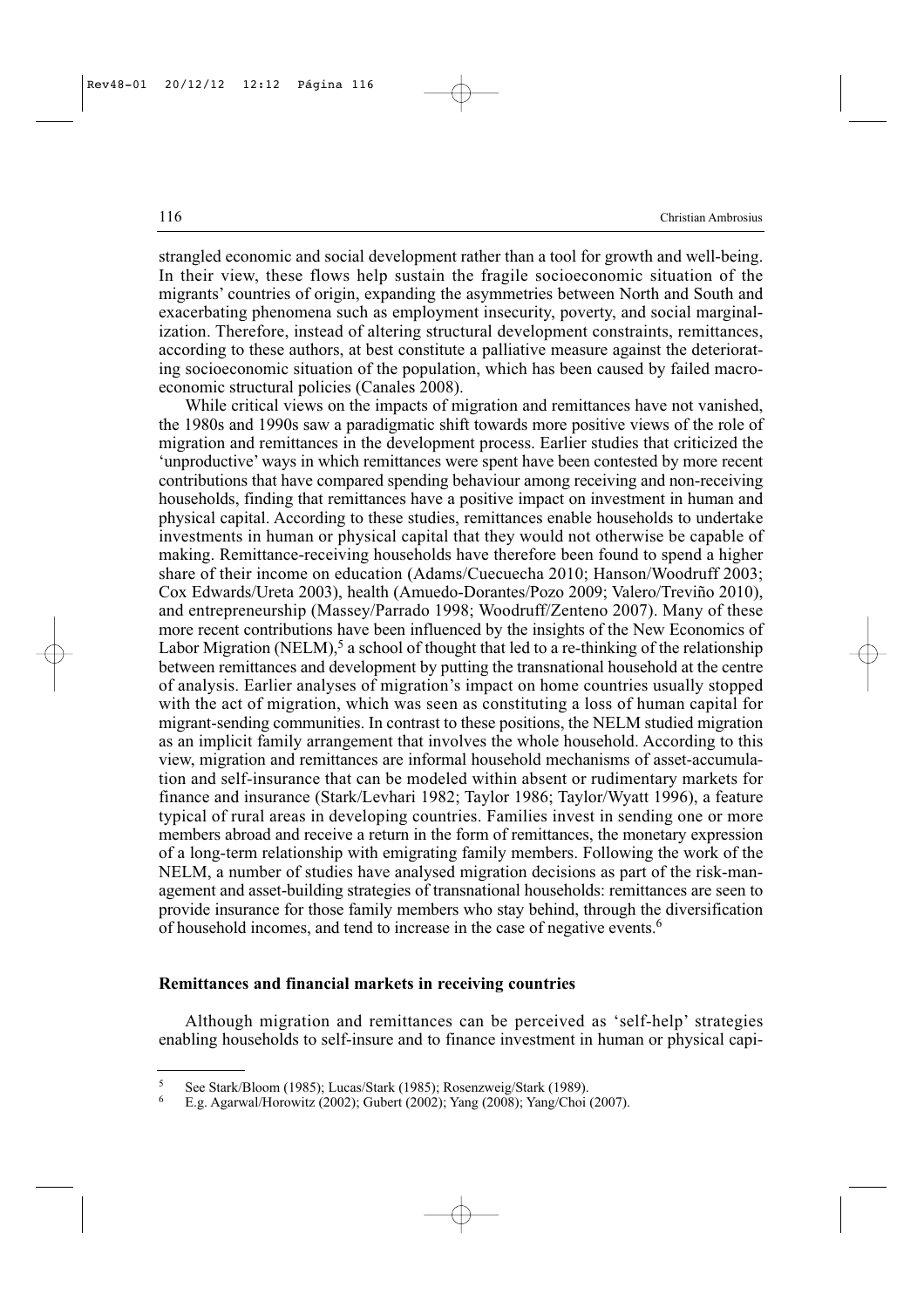tal in the context of absent or rudimentary formal institutions for finance and insurance, migration and remittances do not take place in an institutional vacuum. Departing from and extending the ideas of the NELM, this article postulates that migration and remittances, while they take place within a context of incomplete or rudimentary institutions for credit and insurance, also have an influence on financial markets in the migrants' countries of origin. Recent research based on financial diaries has shown that poor households mix and combine different financial tools and instruments to cope with expected and unexpected financial gaps (Rutherford 2003; Collins et al. 2009). Since migration and financial services are both asset-building and risk-management tools, remittances and financial services may, in some cases, substitute for each other–for example, when family members in the US function as a source of capital from outside the regular household to cover emergency spending, similarly to credit or insurance from financial institutions. In other cases remittances and financial services may complement each other because financial institutions offer a way of saving remittances or because financial institutions may accept remittances as collateral for loans.

In developing countries, many poor people and geographically isolated households have no access to formal financial institutions because of information asymmetries and high transaction costs for individually low sums. Stiglitz/Weiss (1981) have shown that in the presence of information asymmetries –that is, when the same information is not available to all market actors– there is no automatic clearing mechanism between supply and demand in credit markets and systematic exclusion from credit markets occurs for certain groups. Although low-income households would often be ready to pay a higher price for credit, they are considered to be high-risk clients and are not served by commercial financial institutions. Moreover, low-income households often lack the collaterals required by financial institutions, and individual sums are low in comparison to the transaction costs of collecting information on credit takers and enforcing payments. This makes the cost of serving lowincome households in many cases prohibitively high for profit-oriented institutions.<sup>7</sup>

Recent research has asked whether and to what degree remittances improve access to financial services and therefore function as a 'catalyst' for financial development. This issue has been investigated, most of all, in policy papers and country studies.<sup>8</sup> However, despite a repeated call for "banking" migrants in policy circles and international organizations, the relationship between remittances and financial sector development has so far received relatively little attention in academia. Exceptions include Aggarwal et al. (2010), who find that remittances have contributed to deeper financial sectors measured in domestic savings and, albeit to a minor degree, to domestic credit relative to GDP in a cross-country panel of 99 developing countries. These results are also confirmed by Martínez Pería et al. (2008) for Latin America and by Gupta et al. (2009) for Sub-Saharan Africa. In a case study on Mexico, Demirgüç-Kunt et al. (2011) add further evidence to the overall picture of a positive impact of remittances on deposits (and partly to credits) on the meso level of Mexican municipalities, and, additionally, also find a positive impact on the number of accounts per household. A positive correlation between remittances and the ownership of savings accounts at the household level has also been found

<sup>7</sup> For a general discussion see Armendáriz de Aghion/Murdoch (2005) and for a literature review with a focus on rural markets see Conning/Udry (2005).

<sup>8</sup> See, for example, Orozco (2004a and 2004b); Orozco/Fedewa (2006); Terry/Wilson (2005).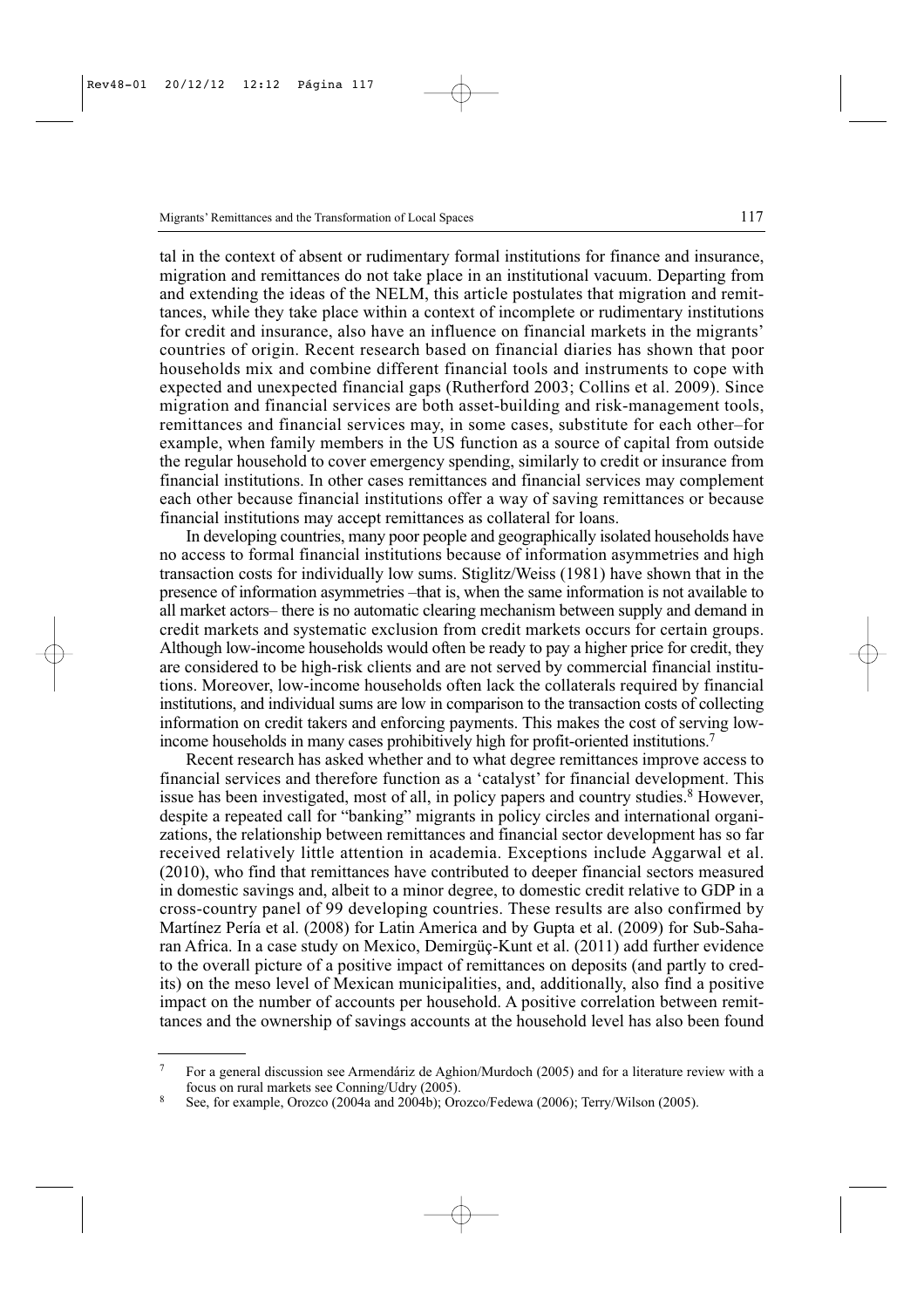by Anzoategui et al. (2011) for the case of El Salvador and by Ambrosius (2012a) for the case of Mexico. The latter study also finds a positive correlation of remittances with borrowing options among remittance-receiving households. This effect is, however, weaker than for the ownership of savings accounts.

Several arguments can be brought forward as to why remittances may have an impact on financial markets in receiving countries. Remittances could, under certain conditions, make a difference, both in reducing information asymmetries and transaction costs. With respect to information asymmetries on the supply side, financial institutions that pay remittances could build a financial history on remittances for receivers who otherwise lack a formal income –provided the information is registered (Orozco/Fedewa 2006). Remittances could then be included as additional income in the evaluation of clients who request credit. Moreover, remittances are sent out of altruistic motives and tend to increase and stabilize the income of households (Buch/Kuckulenz 2010; Bugamelli/ Paterno 2009; Sayan 2004), thereby reducing the default risk of credit takers. Remittance receivers are less risky debtors from the point of view of the banks because they have additional "insurance" in the form of remittances.

On the demand side, the positive effect of remittances becomes apparent when remittance-receiving households request credit. When remittance receivers are mainly savers, the information asymmetry argument becomes less important from the point of view of the supply side, because a savings account bears no risk for financial institutions and does not require monitoring like a loan. In this case, the information asymmetry lies on the side of the savers. For the same reason that remittances are sent out of altruistic motives and respond to the need of families, remittances could also function as a substitute for credit and insurance from formal financial institutions. Several studies have underlined that a large part of remittances is spent on health and other "emergency" spending (Amuedo-Dorantes/Pozo 2006 and 2009; Yang & Choi 2007). Remittancereceivers who request financing –for example because of loss of work, sickness or other sudden income shocks– are able to rely on an additional and relatively stable source of income which is not available to non-receivers. Woodruff/Zenteno (2007) and Giuliano/Ruiz-Arranz (2009) have explicitly argued that remittances function as a substitute for a lack of access to productive credits and play an important role in financing the investment of micro-enterprises. Remittances may therefore compete with formal financial services, possibly reducing demand for credits and other financial products like insurance. In this sense, Ambrosius (2012b) finds that households in Mexico with transnational ties were less prone to increased levels of indebtedness when household members faced serious health shocks, compared to households without such ties.

Remittances could reduce information asymmetries on the demand side when remittance-paying banks are able to build savers' trust in financial institutions. This might be more probable where remittances imply personal contact between receivers and financial institutions –that is, when not only Money Transfer Operators (MTO) but also financial intermediaries are involved in remittance payments. Also, when general knowledge about financial institutions and services and their use (so called financial literacy) is low, being exposed to financial institutions through remittances might increase knowledge about other available financial products and their possible benefits (Orozco et al. 2010).

Finally, remittances could reduce the transaction costs of financial service providers when they are geographically concentrated and increase total financial transactions in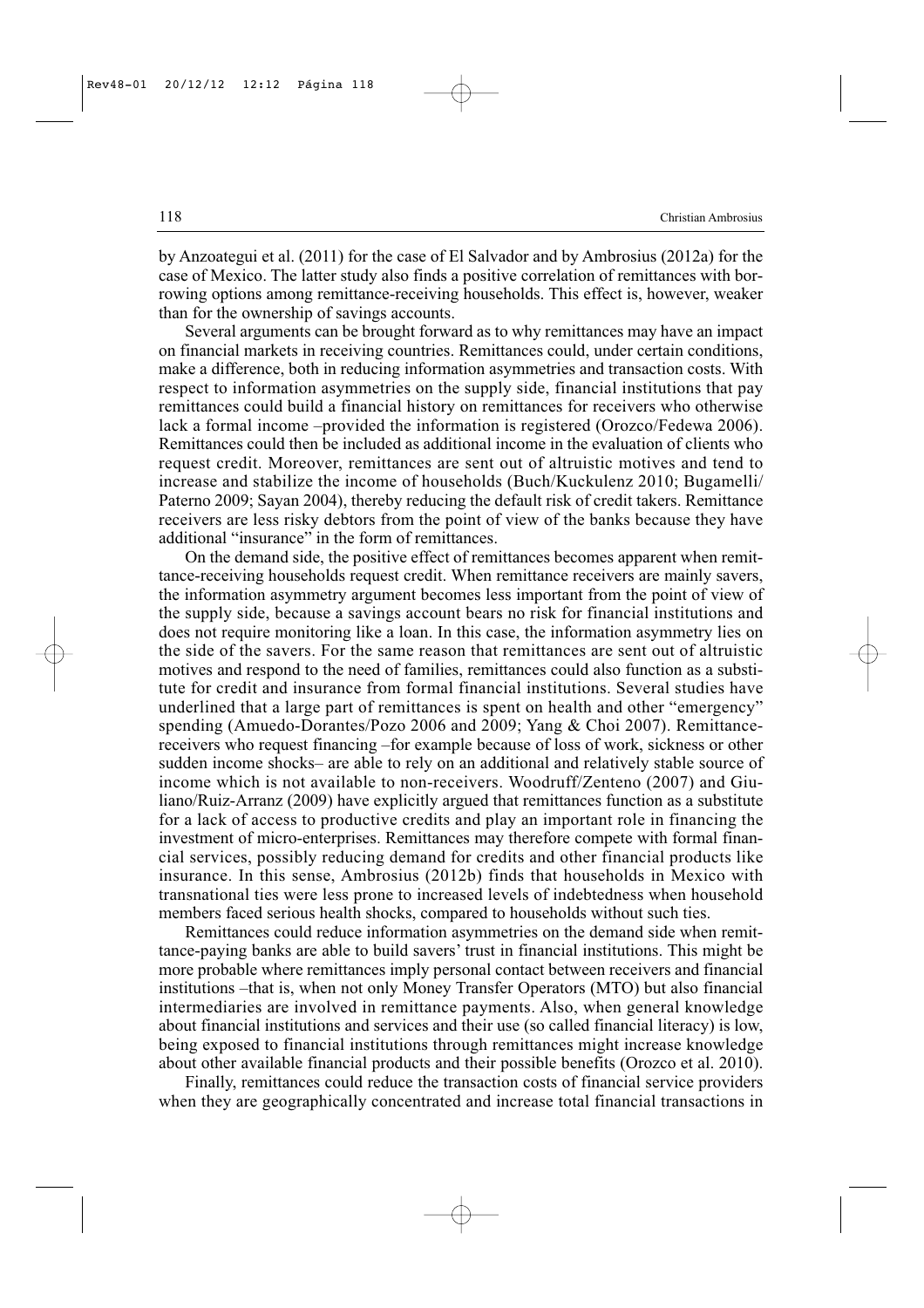remote areas. In this case, they may generate economies of scale (and reduce transaction costs), allowing financial institutions to operate at a profit in geographically disperse areas. Remittances might also increase the amount of individual transactions through higher per capita saving or higher per capita credit. This effect would partly be an income effect (because remittances also increase per capita income and therefore might "push" individuals into an income bracket serviced by financial institutions). Additionally, there might be a pure "remittance effect", for example when fees from paying remittances make bank branches (or non-banking financial intermediaries) profitable, an argument which is made by Aggarwal et al (2010: 256) and Demirgüç-Kunt et al (2011: 230), or when remittances change the demand structure for financial products, for example, when there is a demand for saving accounts among remittance-receivers, which implies lower transaction costs for financial institutions compared with loans.

| <b>Reasons for market imperfections</b><br>impeding access to financial services                                                                                    | <b>Possible reduction of market</b><br>imperfections through remittances                                                    |  |  |
|---------------------------------------------------------------------------------------------------------------------------------------------------------------------|-----------------------------------------------------------------------------------------------------------------------------|--|--|
| Information asymmetries on the supply side                                                                                                                          |                                                                                                                             |  |  |
| Lack of financial history                                                                                                                                           | Financial history can be built on remittances                                                                               |  |  |
| Lack of collateral for loans                                                                                                                                        | Remittances can be used as collateral                                                                                       |  |  |
| Irregular and informal income                                                                                                                                       | Remittances as additional and relatively<br>stable income                                                                   |  |  |
| Information asymmetries on the demand side                                                                                                                          |                                                                                                                             |  |  |
| Lack of trust in financial institutions                                                                                                                             | Exposure to financial institutions and<br>personalized contact may increase trust                                           |  |  |
| Lack of financial literacy (no knowledge of<br>available financial services)                                                                                        | Positive information externalities through<br>remittance transfers                                                          |  |  |
| High transaction costs                                                                                                                                              |                                                                                                                             |  |  |
| Low economies of scale for financial<br>institutions/ high fixed costs for branches<br>(geographic dispersion, bank branches are not<br>profitable in remote areas) | Remittances increase total transactions in a<br>given region                                                                |  |  |
| Low economies of scale/ high fixed costs for<br>individual transactions                                                                                             | Remittances (eventually) change demand<br>structure towards products with lower<br>transaction costs (e.g. saving accounts) |  |  |

**TABLE 1 Reducing market imperfections in the financial sector through remittances?**

SOURCE: Own elaboration (with contributions from Barbara Fritz, Ursula Stiegler and Christiane Ströh de Martínez).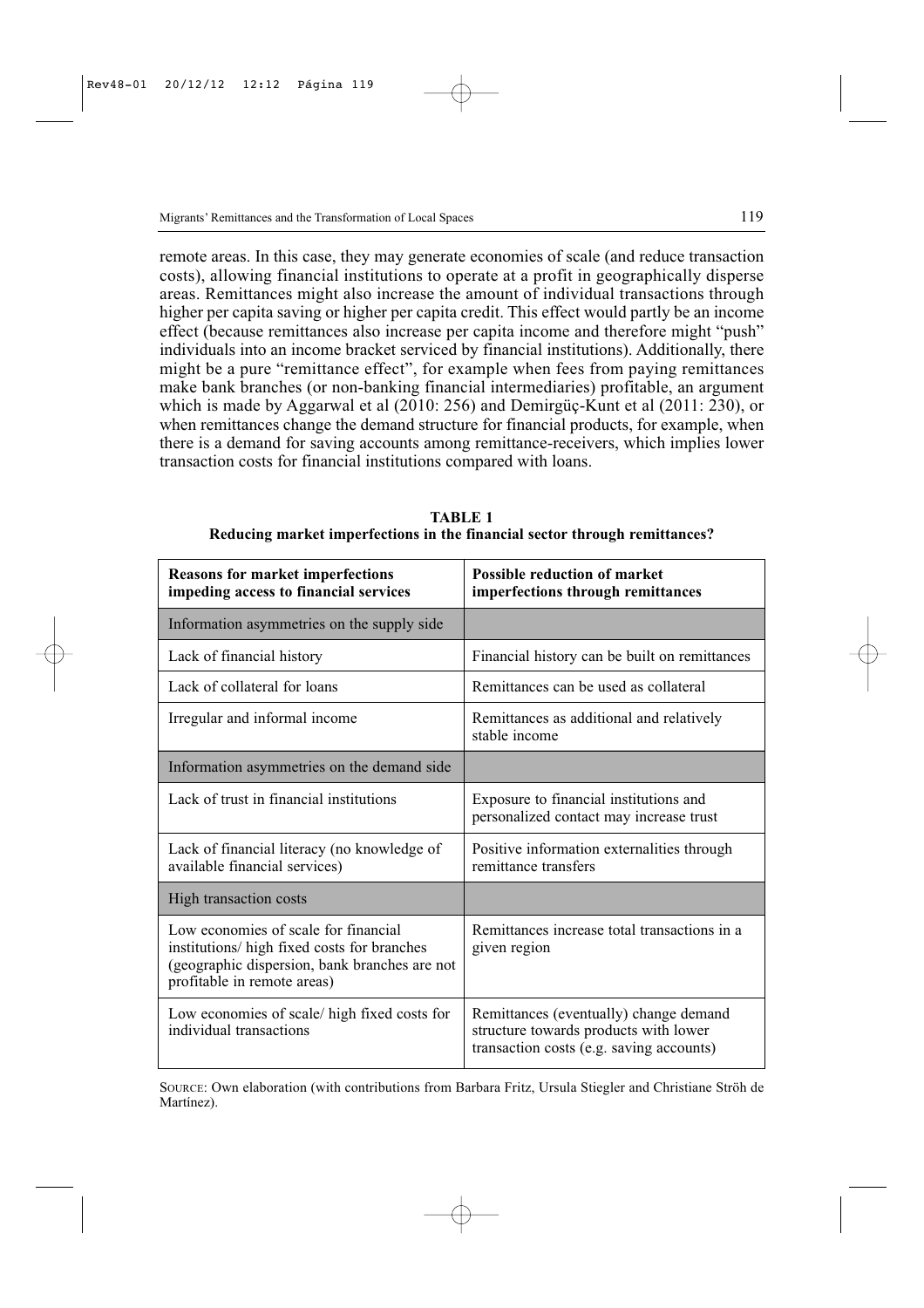# **Remittances and financial access: The Mexican case**

In the following section, I take a closer look at descriptive statistics from the Mexican case study and compare access to financial services among remittance-receiving and non-receiving households. Data comes from the Mexican Family Life Survey (MxFLS), a panel data survey carried out jointly by the Centro de Investigación y Docencia Económica (CIDE) and the Universidad Iberoamericana in Mexico City. As a multi-thematic database, it combines information on financial service usage, migration histories, monetary transfers, and a large number of additional socioeconomic characteristics of households and individuals. While households were not directly asked about receiving international remittances, this information can be constructed indirectly by combining questions on whether households received monetary transfers during the last year (and from whom) and whether they have family members that live abroad. Households are classified as remittance-receiving households if at least one household member received monetary transfers from a family member living in the US during the last year. On average, between 2002 and 2005, six percent of all households received remittances.<sup>9</sup> In rural communities with less than 2,000 inhabitants (the definition applied by the national statistics office, INEGI, for rural households), 7.8 percent of all households received remittances, compared to 4.8 percent of households in urban areas.

Access to financial services can be understood and measured in different ways. For example, a household might have access to (often unregulated and semi-formal) credit unions or savings banks, but not to commercial banks; or might have access to credit, but not to savings options. Here, I use two alternative indicators to measure financial access: First, whether at least one household member owns a savings account with a financial institution, a measurement frequently used in the literature on financial access (for example Honohan 2008). Alternatively, I use access to borrowing options from financial institutions as an indicator for financial access–where households can ask for credit without owning a savings account. Many institutions in microfinance, such as the most important player in the Mexican microfinance sector, 'Compartamos', focus on lending and do not offer savings accounts. In the case of credit, I ask for the theoretical availability of credit rather than its actual use because I want to measure access –it is more interesting to know whether households are able to receive credit if they wanted to, not if they really

<sup>&</sup>lt;sup>9</sup> In some cases, households could not be clearly classified into remittance-receiving households. Respondents only replied if they received transfers from a sibling, an uncle/aunt, parents, etc. For example, if a respondent has two brothers, one living in the US and another living in a different household in Mexico, it is not possible to know from the survey data whether the respondent received the transfer from the brother living in Mexico, or a different brother living in the US. I classify these households as remittance-receiving households although there is some uncertainty about this classification and some of these transfers might actually be national remittances. Even so, I consider this variable to be a good proxy for international remittances. The estimates for the share of remittance-receiving households based on this procedure are very similar to the estimates on remittances from other sources. According to Esquivel/Huerta-Pineda (2007), estimates based on ENIGH 2002 (*Encuesta Nacional de Ingreso y Gasto de los Hogares*, a biannual household survey carried out by the Mexican Statistics Institute INEGI) indicate that 5.7 percent of Mexican households received remittances in 2002. This was 5.9 percent of households in 2008, with 41.1 percent of remittances going to rural households (based on ENIGH 2008, according to Sánchez Ruiz 2010).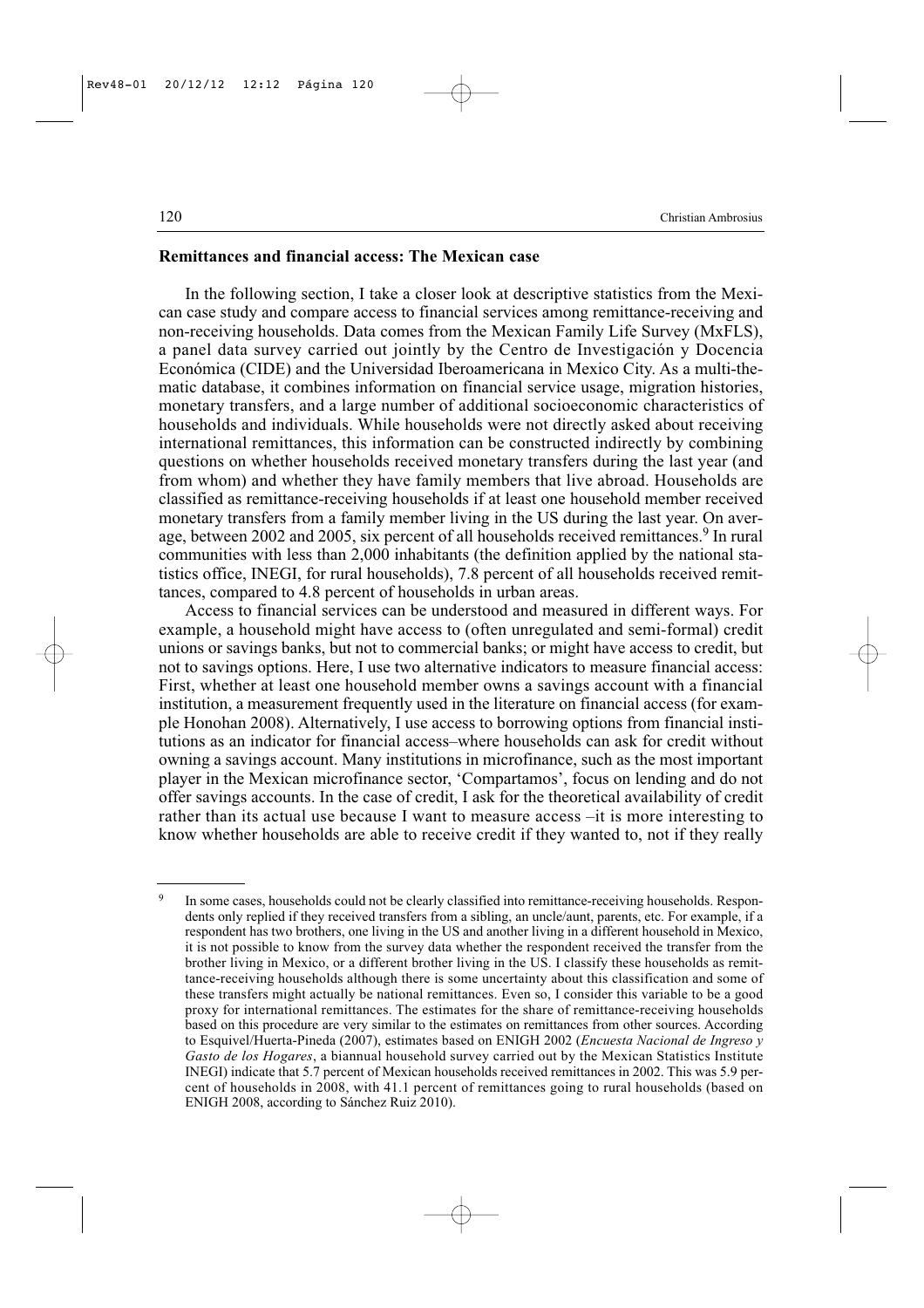did: households simply may not have demand for credit. In the case of savings, I am not able to measure the availability of savings options and instead measure the actual use (ownership) of savings accounts.<sup>10</sup> Using two alternative indicators for financial access allows me to draw a more nuanced picture of the impact of remittances on different dimensions of financial access.

On average, between 2002 and 2005, at least one household member owned a savings account in 17 percent of all Mexican households; in around 30 percent of households, at least one member had borrowing options with a financial institution. These data include different types of financial institutions and, next to the traditional banking sector, also include credit unions, savings banks, and other deposit-taking or lending institutions that offer financial services to lower-income segments of the population. Many of these institutions have a local focus only and, in some cases, are not formally regulated. Eight percent of households had a savings account with a non-traditional banking institution from the heterogeneous microfinance sector (compared to 11 percent with commercial banks) and 21 percent of households had borrowing options with a microfinance lending institution (compared to 17 percent that had borrowing options with a commercial  $bank$ ).<sup>11</sup>

Table 2 compares the ownership of savings accounts and the availability of borrowing options among remittance-receiving and non-receiving households separately for rural and for urban households and for different types of financial institutions. Although the table provides a static picture of access to financial services among Mexican households only and should not be interpreted causally, several conclusions can be drawn from this simple data description.

First, more than half of all remittance-receiving households in Mexico live in rural communities with less than 2,000 inhabitants where access to financial services is more restricted compared to urban households. Only nine percent of rural households owned a savings account compared to 22 percent among urban households; and 22 percent of rural households had borrowing options with a financial institution compared to 36 percent among urban households.

Second, when looking at access to financial services among remittance-receiving households alone, the findings confirm the general conclusions of policy reports (Orozco 2006; Jaramillo 2005) that access to financial services is strongly limited among remittance-receiving households. At the same time, remittance-receiving households have (slightly) better access to financial services than non-receiving households, both with respect to the ownership of savings accounts and with respect to the availability of borrowing options. These differences are more striking when the comparison is restricted to rural households only. This could indicate that receiving remittances reduces some of the information asymmetries and transaction costs that prevent poor households from having access to financial services. However, a more careful statistical analysis as in Anzoategui et al. (2011), Demirguc-Kunt et al. (2011) or Ambrosius (2012a), which takes into

<sup>&</sup>lt;sup>10</sup> Of course, households with borrowing options can still be denied credit. Even so, I prefer an indicator of the availability of credit to an indicator of the use of credit in order to distinguish financial access from the demand for financial services.

<sup>&</sup>lt;sup>11</sup> A relatively large number of interviewees did not answer the questions on financial service usage and borrowing options, which reduces the number of observations available.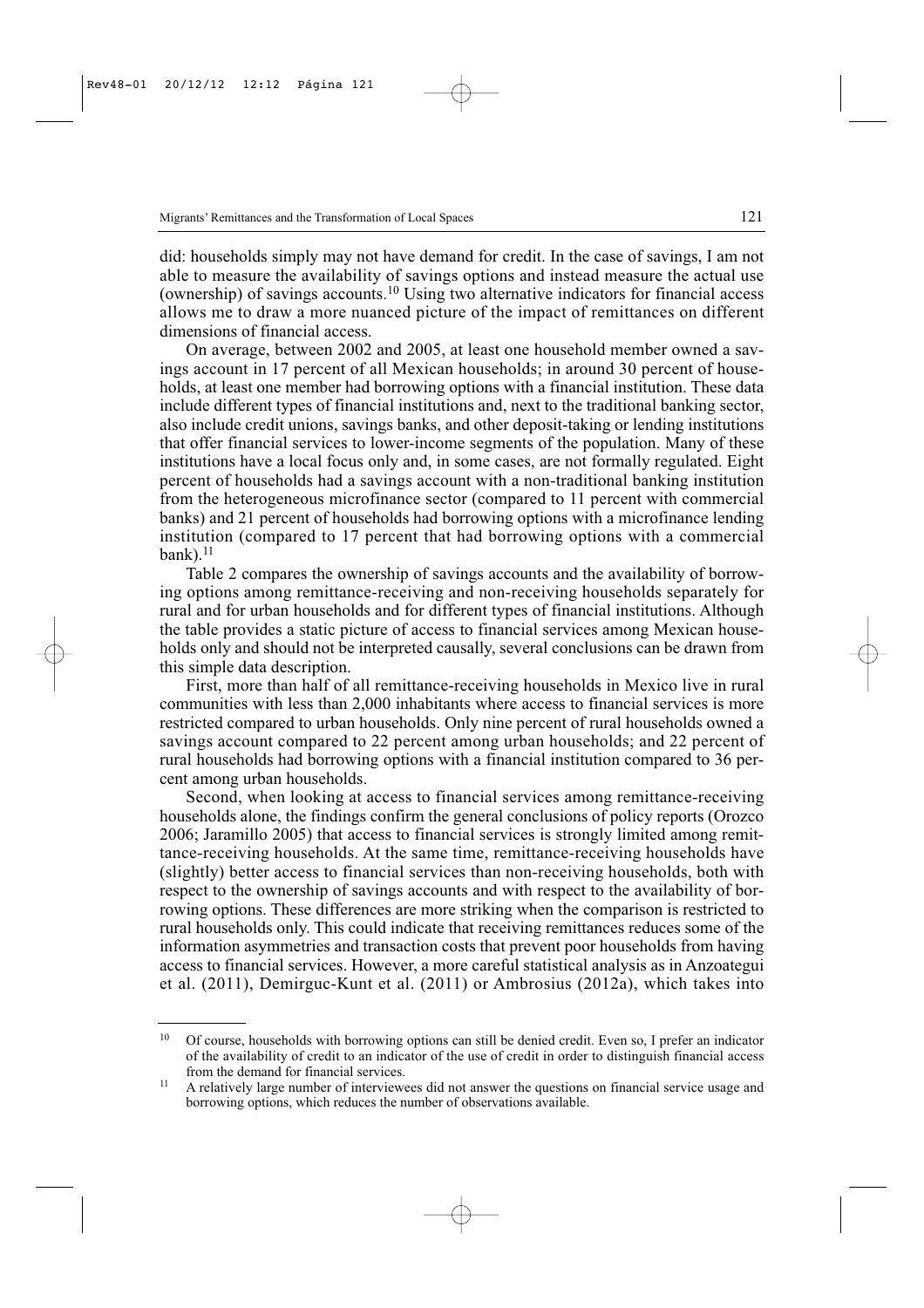|                      |                              | <b>RURAL</b>  |           | <b>URBAN</b>  |           |
|----------------------|------------------------------|---------------|-----------|---------------|-----------|
|                      |                              | non-receivers | receivers | non-receivers | receivers |
| savings<br>account   | no. of households            | 5,683         | 483       | 8,278         | 418       |
|                      | any financial<br>institution | 8.0           | 12.0      | 19.6          | 23.2      |
|                      | <b>MFI</b>                   | 2.9           | 5.2       | 8.2           | 11.5      |
|                      | commercial banks             | 5.4           | 6.8       | 12.4          | 13.6      |
| borrowing<br>options | any financial<br>institution | 20.5          | 31.1      | 35.4          | 38.3      |
|                      | <b>MFI</b>                   | 14.8          | 24.6      | 24.0          | 29.7      |
|                      | commercial banks             | 9.8           | 13.5      | 22.5          | 19.1      |

#### **TABLE 2**

# **Share of households (%) with financial access, for remittance-receiving and non-receiving households from rural and from urban communities**

SOURCE*:* Ambrosius (2012a), based on MxFLS 2002, 2005. Data is given as average for the pooled data from 2002 and 2005. Percentage shares for MFI and commercial banks do not sum to the shares for any financial institution because households can have savings accounts and borrowing options with both types of financial institutions.

account systematic differences among remittance-receiving households, would be needed in order to claim a causal effect.

Third, a relatively large number of households own savings accounts with a microfinance institution (MFI); and more households have borrowing options with microfinance institutions compared to commercial banks. While financial services offered by MFIs play an important role both for households from urban and for households from rural communities, their importance relative to commercial banks is greater among rural households. Access to commercial banks, which rarely open branches in rural communities, is particularly limited among rural households. The fact that differences in terms of financial access between remittance-receiving and non-receiving households are greater for microfinance institutions (MFI) than for commercial banks could indicate that commercial banks are not necessarily the ideal institutions when it comes to linking remittances with further financial services. Institutions from the microfinance sector are often socially and geographically closer to remittance-receiving households.

## **Conclusion**

While much of the growing research on migrants' remittances has focused on poverty effects and the spending of remittances, this article contributes to an understanding of how remittances transform local spaces in receiving countries by focusing on a relatively neglected research topic, the linkages between remittances and the financial sector. This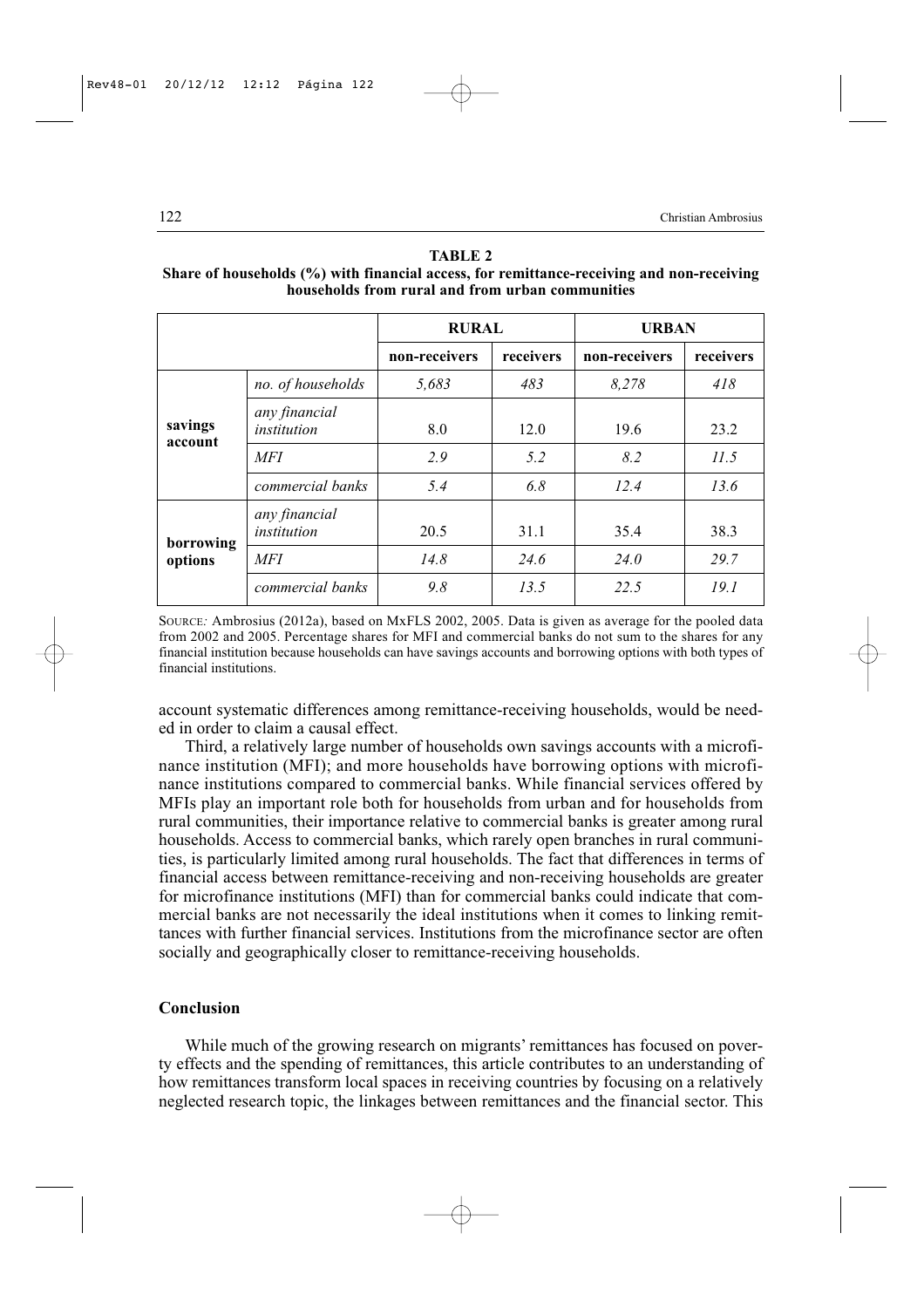is an important issue, as it draws attention to some of the indirect effects of remittances, whereas concentrating solely on the spending of this source of income misses an important part of the picture. Migration and remittances on the one hand and financial services on the other are both part of the risk-management and asset-building strategies of households. The fact that the ownership of savings accounts and the availability of borrowing options are higher among remittance-receiving households in Mexico may point to the fact that financial services can be an important complement of the risk-management and asset-building strategies of transnational households. In this way, remittances partially replace absent or rudimentary institutions providing formal credit and insurance and partially complement them; for example, when financial institutions provide households with savings options or accept remittances as collateral for loans, reducing some of the information asymmetries and high transaction costs that prevail especially in the rural financial markets of developing countries.

The linkages between remittances and the financial sector potentially increase the former's development impact by providing receiving households with additional riskmanagement and asset-building tools, and by channelling savings from remittances to fulfil demands for credit elsewhere. This interpretation contrasts with critiques of the overly 'consumptive' spending of remittances. However, whether and to what degree linkages between remittances and financial services occur depends on the specific institutional setting in each country. Therefore, systematic comparative research is needed on institutional frameworks and specific initiatives that link remittances with additional financial services, and, more generally, the role that governance by the state and other actors may play in creating favourable conditions for economic and social development. Remittances are the private income of transnational households. Institutional frameworks that open up monetary savings and borrowing options and facilitate the more efficient use of remittances for families are therefore more promising than a paternalistic debate on the 'correct' use of these incomes.

#### **Bibliography**

- Acosta, Pablo A./Lartey, Emmanuel K.K./Mandelman, Federico S. (2009): "Remittances and the Dutch Disease". In: *Journal of International Economics*, 79, 1, pp. 102-116.
- Adams, Richard/Cuecuecha, Alfredo (2010): "Remittances, Household Expenditure and Investment in Guatemala". In: *World Development*, 38, 11, pp. 1626-1641.
- Adams, Richard/Page, John (2005): "Do International Migration and Remittances Reduce Poverty in Developing Countries?". In: *World Development*, 33, 10, pp. 1645-1669.
- Agarwal, Reena/Horowitz, Andrew W. (2002): "Are International Remittances Altruism or Insurance? Evidence from Guyana Using Multiple-migrant Households". In: *World Development*, 30, 11, pp. 2033-2044.
- Aggarwal, Reena/Demirgüç-Kunt, Asli/Martínez Pería, María Soledad (2010): "Do Remittances Promote Financial Development?". In: *Journal of Development Economics*, 96, 2, pp. 255-264.
- Airola, Jim (2008): "Labor Supply in Response to Remittance Income: The Case of Mexico". In: *The Journal of Developing Areas*, 41, 2, pp. 69-78.
- Ambrosius, Christian (2012a): *Are Remittances a "Catalyst" for Financial Access? Evidence from Mexican Household Data*. (School of Business & Economics, Discussion Paper 2012/8). Berlin: Freie Univesität Berlin.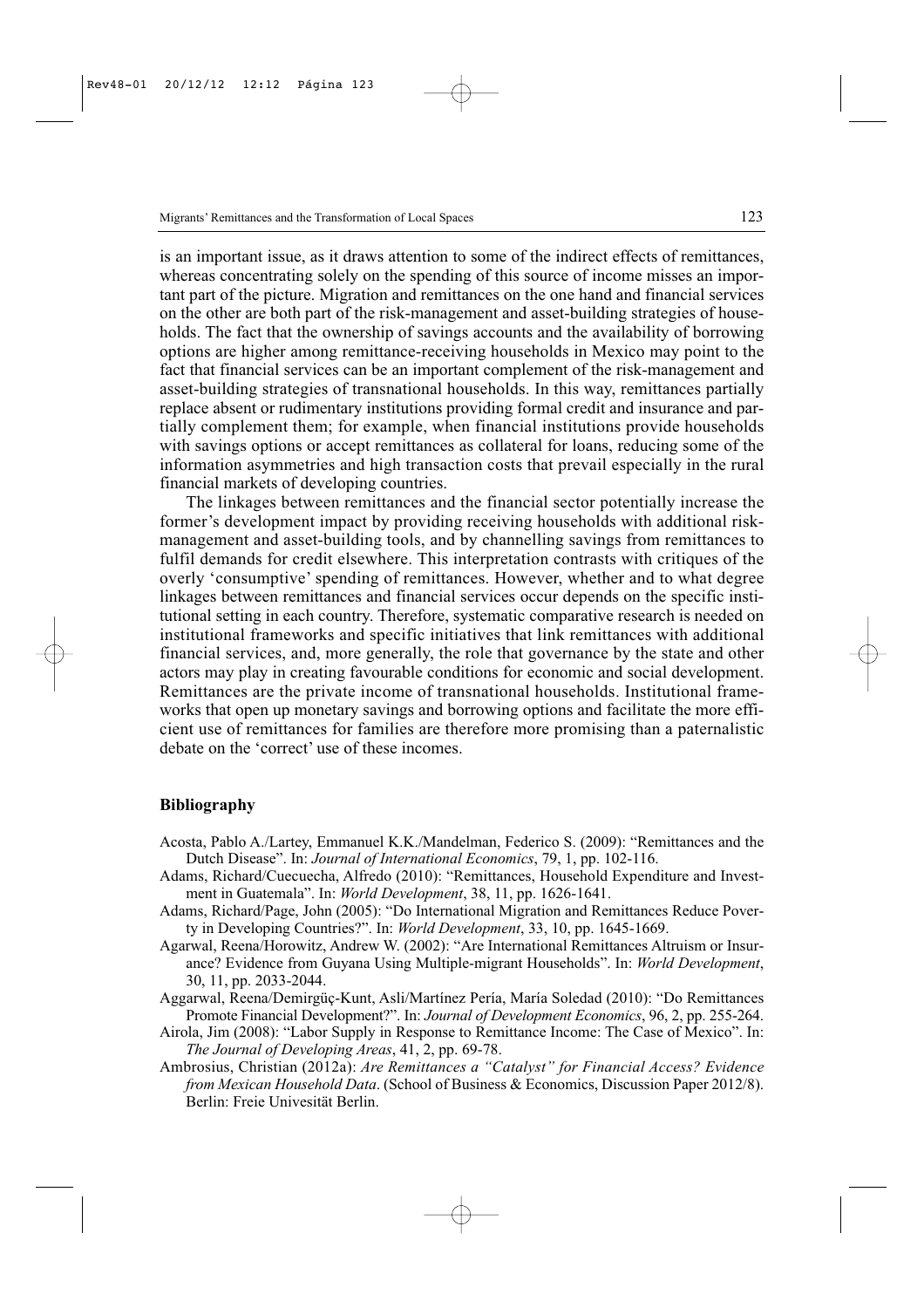- (2012b): *Are Remittances a Substitute for Credit? Carrying the Financial Burden of Health Shocks in National and Transnational Households*. (School of Business & Economics, Discussion Paper 2012/9). Berlin: Freie Universität Berlin.
- Amueda-Dorantes, Catalina/Pozo, Susan (2004): "Workers' Remittances and the Real Exchange Rate: A Paradox of Gifts". In: *World Development*, 32, 8, pp. 1407-1417.
- (2006): "Remittances as Insurance: Evidence from Mexican Immigrants". In: *Journal of Population Economics*, 19, 2, pp. 227-254.
- (2009): "New Evidence on the Role of Remittances on Healthcare Expenditures by Mexican Households". In: *Review of Economics of the Household*, 9, 1, pp. 69-98.
- Anzoategui, Diego/Demirgüç-Kunt, Aslı/Martínez Pería, María Soledad (2011): *Remittances and Financial Inclusion: Evidence from El Salvador*. (Policy Research Working Paper Nº. 5839). Washington, D.C.: World Bank.
- Armendáriz de Aghion, Beatriz/Murdoch, Jonathan (2005): *The Economics of Microfinance*. Cambridge, Mass.: London: The MIT Press.
- Beck, Thorsten/Demirgüç-Kunt, Asli/Levine, Ross (2007): "Finance, Inequality and the Poor". In: *Journal of Economic Growth*, 12, pp. 27-49.
- Beck, Thorsten/Levine, Ross/Loayza, Norman (2000a): "Financial Intermediation and Growth Causality and Causes". In: *Journal of Monetary Economics*, 46, pp. 31-77.
- (2000b): "Finance and the Sources of Growth". In: *Journal of Financial Economics*, 58, pp. 261-300.
- Binford, Leigh (2003): "Migrant Remittances and (Under)Development in Mexico". In: *Critique of Anthropology*, 23, 3, pp. 305-336.
- Buch, Claudia M./Kuckulenz, Anja (2010): "Worker Remittances and Capital Flows to Developing Countries". In: *International Migration*, 48, 5, pp. 89-117.
- Bugamelli, Matteo/Paterno, Francesco (2009): "Do Workers' Remittances Reduce the Probability of Current Account Reversals?". In: *World Development*, 37, 12, pp. 1821-1838.
- Canales, Alejandro I. (2005): *El papel económico y productivo de las remesas en México. Una visión crítica*. Unpublished manuscript.
- (2008): *Vivir del Norte. Remesas, desarrollo y pobreza en México*. México: Consejo Nacional de Población.
- Collins, Daryl/Morduch, Jonathan/Rutherford, Stuart/Ruthven, Orlanda (2009): *Portfolios of the Poor: How the World's Poor Live on \$2 a Day*. Princeton: Princeton University Press.
- Conning, Jonathan/Udry, Christopher (2005): "Rural Financial Markets in Developing Countries". In: *Handbook of Agricultural Economics*, 3, pp. 2857-2908.
- Cortina, Jerónimo/Garza, Rodolfo de la/Ochoa-Reza, Enrique (2005): "Remesas: límites al optimismo". In: *Foreign Affairs en español*, 5, 3, pp. 27-36.
- Cox Edwards, Alejandra/Ureta, Manuelita (2003): "International Migration, Remittances, and Schooling: Evidence from El Salvador". In: *Journal of Development Economics*, 72, pp. 429- 461.
- De Haas, Hein (2010): "Migration and Development: a Theoretical Perspective". In: *International Migration Review*, 44, 1, pp. 227-264.
- Delgado Wise, Raúl/Márquez Covarrubias, Humberto (2008): "Capitalist Restructuring, Development and Labour Migration: The Mexico-US Case". In: *Third World Quarterly*, 29, 7, pp. 1359-1374.
- Demirgüç-Kunt, Aslı/López Córdova, Ernesto/Martínez Pería, María Soledad/ Woodruff, Christopher (2011): "Remittances and Banking Sector Breadth and Depth. Evidence from Mexico". In: *Journal of Development Economics*, 95, 2, pp. 229-241.
- Durand, Jorge/Parrado, Emilio A./Massey, Douglas S. (1996): "Migradollars and Development: A Reconsideration of the Mexican Case". In: *International Migration Review*, 30, 2, pp. 423- 444.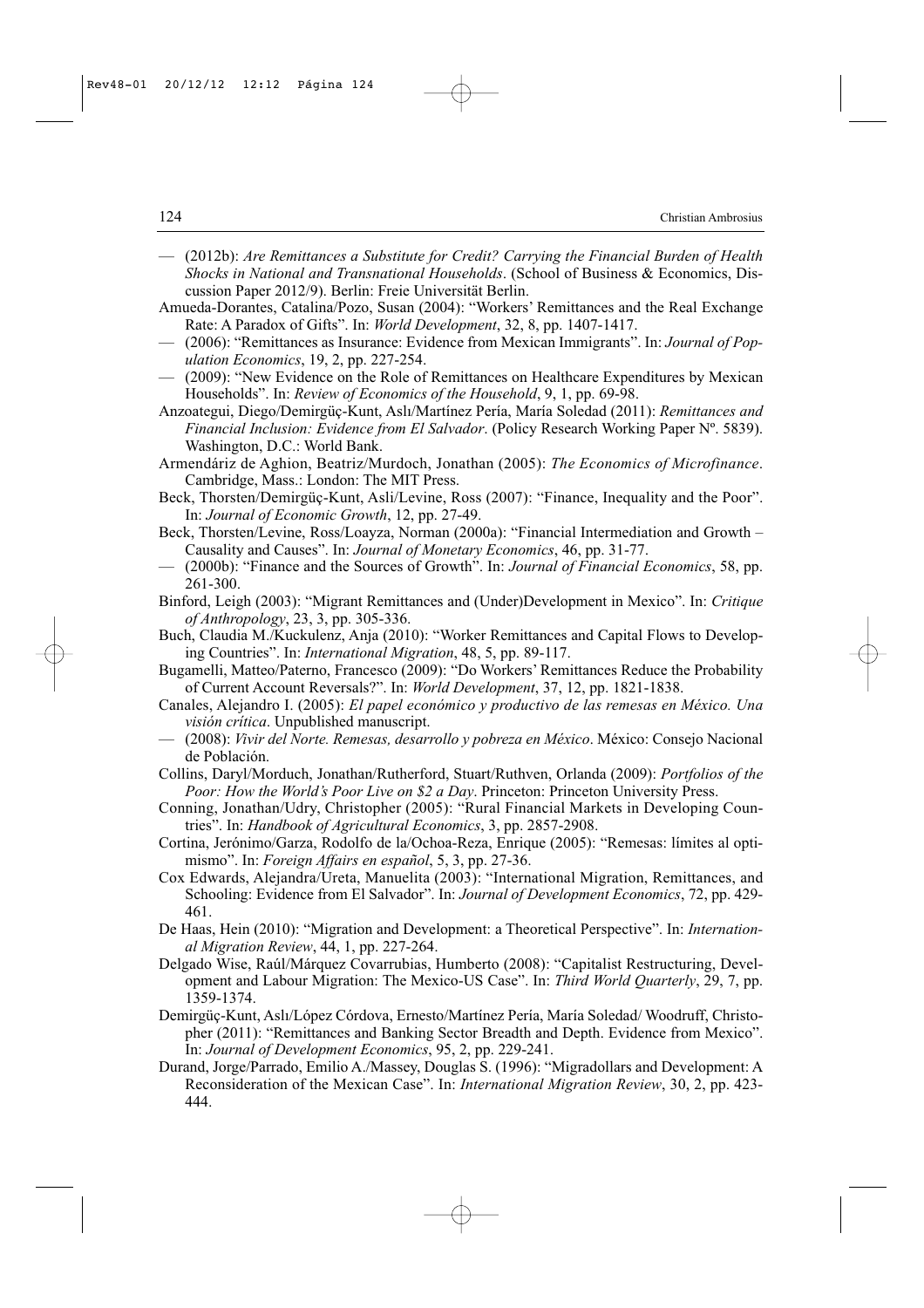- Esquivel, Gerardo/Huerta-Pineda, Alejandra (2007). "Remittances and Poverty in Mexico: A Propensity Score Matching Approach". In: *Integration and Trade Journal,* 27, pp. 45-57.
- Giuliano, Paola/Ruiz-Arranz, Marta (2009): "Remittances, Financial Development, and Growth". In: *Journal of Development Economics*, 90, pp. 144-152.
- Glytsos, Nicholas (2005): "The Contribution of Remittances to Growth: A Dynamic Approach and Empirical Analysis". In: *Journal of Economic Studies*, 32, 5, pp. 468-496.
- Goldsmith, Raymond (1969): *Financial Structure and Development*. New Haven, CT: Yale University Press.
- Gubert, Flore (2002): "Do Migrants Insure Those Who Stay Behind? Evidence from the Kayes Area (Western Mali)". In: *Oxford Development Studies*, 30, pp. 267-287.
- Gupta, Sanjeev/Pattillo, Catherine A./Wagh, Smita (2009): "Effect of Remittances on Poverty and Financial Development in Sub-Saharan Africa". In: *World Development*, 37, 1, pp. 104-115.
- Hanson, Gordon H./Woodruff, Christopher (2003): *Emigration and Educational Attainment in Mexico.* Unpublished manuscript.
- Honohan, Patrick (2008): "Cross-country Variation in Household Access to Financial Services". In: *Journal of Banking & Finance*, 32, 11, pp. 2493-2500.
- International Monetary Fund (IMF) (2005): *World Economic Outlook*. Washington, D.C.: World Bank.
- Jalilian, Hossein/Kirkpatrik, Colin (2002): "Financial Development and Poverty Reduction in Developing Countries". In: *International Journal of Finance and Economics*, 7, 2, pp. 97-108.
- Jaramillo, María (2005): "Leveraging the Impact of Remittances Through Microfinance Products: Perspectives from Market Research". In: Terry, Donald/Wilson, Steven (eds.): *Beyond Small Change – Making Migrant Remittances Count.* Washington, DC: Inter-American Development Bank, pp. 133-159.
- Kapur, Devish (2004): *Remittances: The New Development Mantra?* (G-24 Discussion Papers, 29). New York: United Nations
- King, Robert G.,/Levine, Ross (1993): "Financial Intermediation and Economic Development". In: Mayer, Colin/Vives, Xavier (eds.): *Financial Intermediation in the Construction of Europe.* Cambridge, UK: Cambridge University Press, pp. 115-189.
- Levine, Ross (1997): "Financial Development and Economic Growth: Views and Agenda". In: *Journal of Economic Literature*, 35, 2, pp. 688-726.
- Lipton, Michael (1980): "Migration from Rural Areas in Poor Countries: The Impact on Rural Productivity and Income Distribution". In: *World Development*, 8, 1, pp. 1-24.
- Lucas, Robert E.B./Stark, Oded (1985): "Motivations to Remit: Evidence from Botswana". In: *Journal of Political Economy,* pp. 901-918.
- Martínez Pería, María Soledad/Mascaro, Yira/Moizeszowicz, Florencia (2008): "Do Remittances Affect Recipient Countries' Financial Development?" In: Fainzylber, Pablo/López J. Humberto (eds.): *Remittances and Development. Lessons from Latin America*. Washington, DC: The World Bank, pp. 171-215.
- Massey, Douglas/Parrado, Emilio (1998): "International Migration and Business Formation in Mexico". In: *Social Science Quarterly*, 79, 1, pp. 1-20.
- Mines, Richard (1981): *Developing a Community Tradition of Migration to the United States: a Field Study in Rural Zacatecas, Mexico, and California Settlement Areas*. San Diego: Program in US-Mexican Studies, University of California
- Mishra, Punya (2007): "Emigration and Wages in Source Countries: Evidence from Mexico". In: *Journal of Development Economics*, 82, 1, pp. 180-199.
- Organisation for Economic Cooperation and Development (OECD) (2005): *Migration, Remittances and Development*. Paris: OECD.
- Orozco, Manuel (2004a): *International Financial Flows and Worker Remittances: Best Practices*. Report commissioned by the Population and Mortality Divison of the United Nations. Washington, D.C.: Inter-American Dialogue.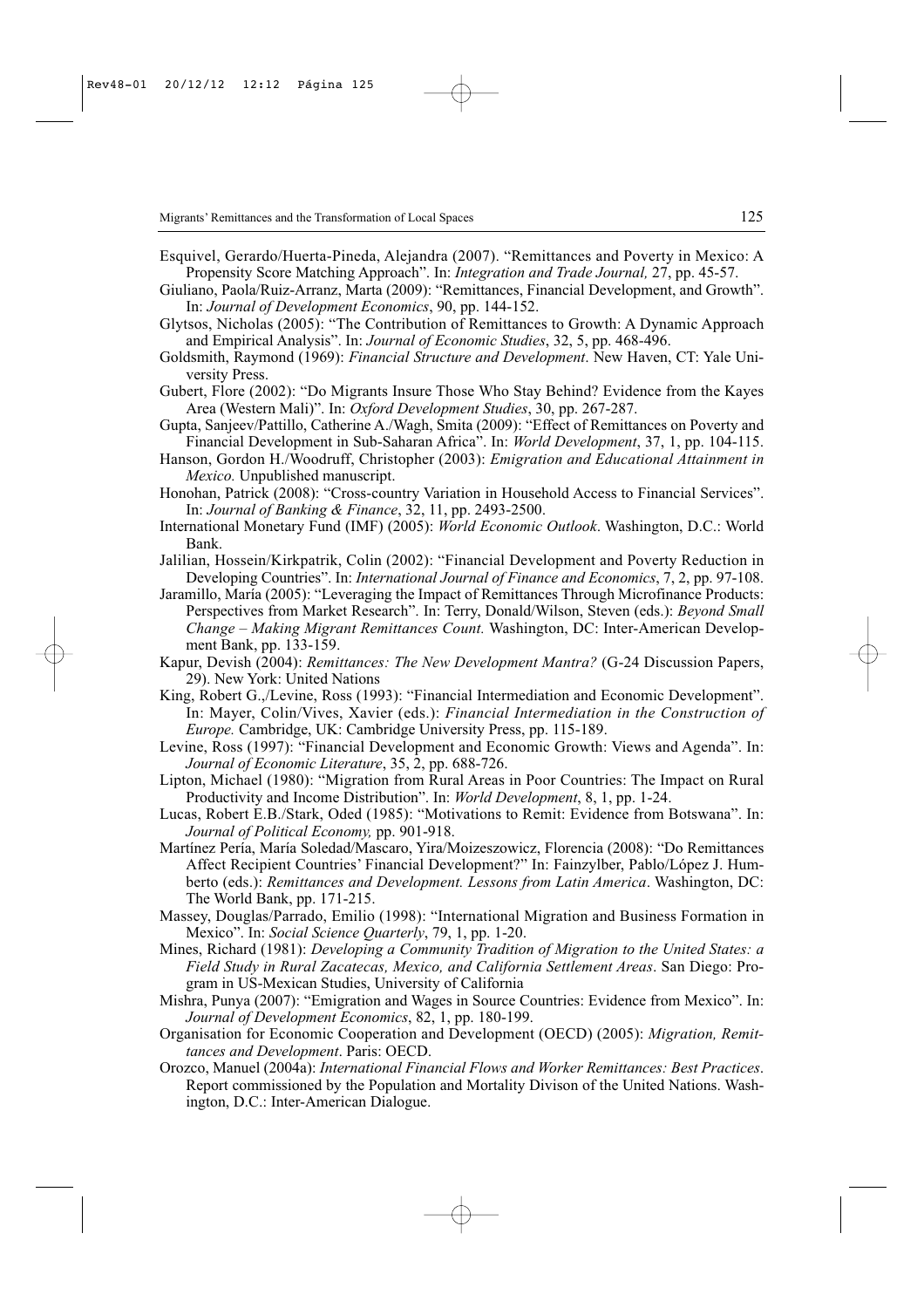- (2004b): *The Remittance Marketplace: Prices, Policy and Financial Institutions*. Washington, D.C.: Interamerican Dialogue.
- (2006): *International Flows of Remittances: Cost, Competition and Financial Access in Latin America and the Caribbean – Towards an Industry Scorecard*. Washington, D.C.: Interamerican Dialogue.
- Orozco, Manuel/Castillo, Nancy/Romei, Landen (2010): *Toward Financial Independence: Financial Literacy for Remittance Senders and Recipients*. Washington, D.C.: Interamerican Dialogue.
- Orozco, Manuel/Fedewa, Rachel (2006): *Leveraging Efforts on Remittances and Financial Intermediation*. Washington, D.C.: Inter-American Development Bank, INTAL-ITD.
- Paulson, Anna/Singer, Audrey/Newberger, Robin/Smith, Jeremy (2006): *Financial Access for Immigrants: Lessons from Diverse Perspectives*. Chicago: Federal Reserve Bank of Chicago and The Brookings Institution.
- Pew Hispanic Center (2009): *Mexican Immigrants in the United States, 2008*. Washington, D.C.: Pew Hispanic Center.
- Reichert, Joshua S. (1981): "The Migrant Syndrome: Seasonal U.S. Wage Labor and Rural Development in Central Mexico". In: *Human Organization*, 40, 1, pp. 56-66.
- Rosenzweig, Mark R./Stark, Oded (1989): "Consumption Smoothing, Migration, and Marriage: Evidence from Rural India". In: *Journal of Political Economy*, 97, 4, pp. 905-26.
- Rutherford, Stuart (2003): "Money Talks: Conversations with Poor Households in Bangladesh About Managing Money". In: *Journal of Microfinance/ESR Review*, 5, 2, pp. 43-76.
- Sánchez Ruiz, Víctor Manuel (2010): "Remesas y pobreza multidimensional: El caso de la poblacion rural". Tesis de Maestría. Tijuana: El Colegio de la Frontera Norte.
- Sayan, Serdar (2004): "Guest Workers' Remittances and Output Fluctuations in Host and Home Countries". In: *Emerging Markets Finance and Trade*, 40, 6, pp. 68-81.
- Singer, Andrew (2010): "Migrant Remittances and Exchange Rate Regimes in the Developing World". In: *American Political Science Review*, 104, pp. 307-323.
- Stark, Oded/Bloom, David (1985): "The New Economics of Labor Migration". In: *AEA Papers and Proceedings*, May. pp. 173-178.
- Stark, Oded/Levhari, David (1982): "On Migration and Risk in LDCs". In: *Economic Development and Cultural Change*, 31, 1, pp. 191-196.
- Stiglitz, Joseph E./Weiss, Andrew (1981): "Credit Rationing in Markets with Imperfect Information". In: *American Economic Review,* 71, 3, pp. 393-410.
- Taylor, Edward J./Wyatt, T.J. (1996): "The Shadow Value of Migrant Remittances, Income and Inequality in a Household-farm Economy". In: *Journal of Development Studies*, 32, 6, pp. 899-912.
- Taylor, James E. (1986): "Differential Migration, Networks, Information and Risk." In: Stark, Oded E. (ed.): *Migration Theory, Human Capital and Development*. Greenwich, Conn.: JAI Press, pp. 147-171.
- Terry, Donald F./Wilson, Steven R. (2005): *Beyond Small Changes-Making Migrant Remittances*. Washington, DC: Inter-American Development Bank.
- United Nations Development Programme (UNDP) (2009): *Overcoming Barriers: Human Mobility and Development.* New York: United Nations Development Programme.
- Valero, José N./Treviño, María de Lourdes (2010): "El gasto en salud de los hogares en México, y su relación con la disponibilidad de recursos, las remesas y la asignación intrafamiliar". In: *Economía Mexicana,* Nueva época, 19, 2, pp. 311-342.
- Wiest, Raymond E. (1979): "Implications of International Labor Migration for Mexican Rural Development". In: Camara, Fernando/Van Kemper, Robert (eds.): *Migration Across Frontiers: Mexico and the United States.* Albany: Institute for Mesoamerican Studies, pp. 85-97.
- Woodruff, Christopher/Zenteno, Rene (2007): "Migration Networks and Microenterprises in Mexico". In: *Journal of Development Economics*, 82, 2, pp. 509-528.